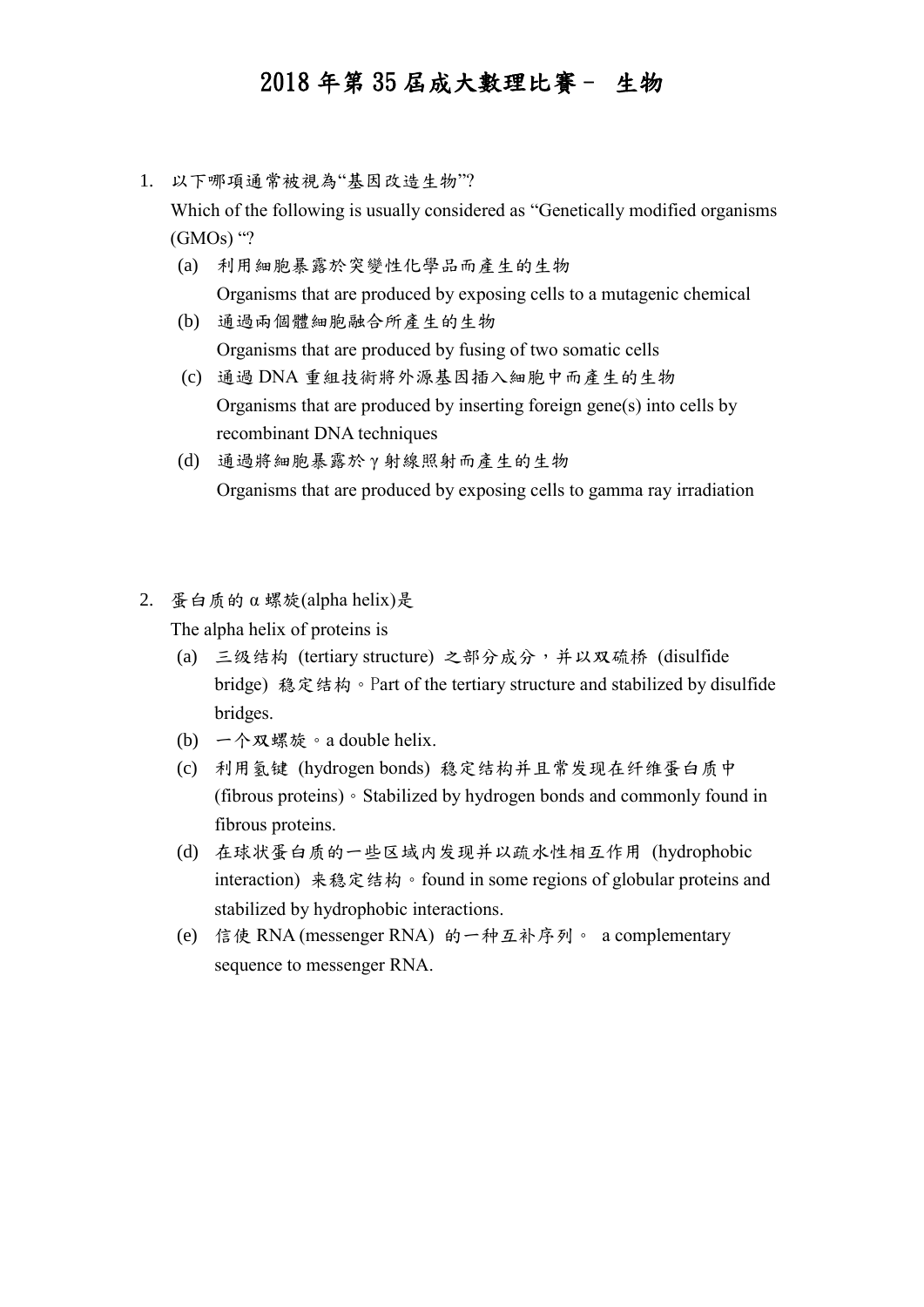- 3. 下列那一项不是细胞核,叶绿体和线粒体之间的相同之处 (similarity)? Which of the following is *not* a similarity among the nucleus, chloroplasts, and mitochondria?
	- (a) 它们都含有 DNA。They contain DNA.
	- (b) 它们被磷脂质双层细胞膜 (phospholipid bilayer) 所包围。They are bounded by two phospholipid bilayer membrane.
	- (c) 它们可以分裂去复制自己。They can self-replicate
	- (d) 它们是从内质网系统 (endoplasmic reticulum system) 演变出来。They are derived from endoplasmic reticulum system.
	- (e) 它们的膜与特定的蛋白质结合。Their membranes are associated with specific proteins.
- 4. 一个植物细胞放在低渗环境中(hypotonic environment)时细胞将会 A plant cell placed in a hypotonic environment will
	- (a) 质壁分离 (plasmolyze)
	- (b) 萎缩 (shrivel/ shrink)
	- (c) 变成膨胀 (become turgid)
	- (d) 变得松弛 (become flaccid)
	- (e) 裂解 (lyse)
- 5. 以下哪一项每公克可产生最多的 ATP?

Which of the following produces the most ATP per gram?

- (a) 葡萄糖,因为它是糖解反应 (glycolysis) 的始点位置。a glucose, because it is the starting molecule for glycolysis.
- (b) 糖原 (glycogen) 或淀粉,因为它们是葡萄糖的聚合物。glycogen or starch, because they are polymers of glucose.
- (c) 脂肪,因为它们是高度还原的化合物 (highly reduced compounds)。 fats, because they are highly reduced compounds.
- (d) 蛋白质,因为能量储存在它们的三级化合物 (tertiary compounds) 中。 proteins, because of the energy stored in their tertiary compounds
- (e) 氨基酸,因为它们可以直接进入克雷布循环 (Kreb's cycle)。amino acids, because they can be fed directly into the Kreb's cycle.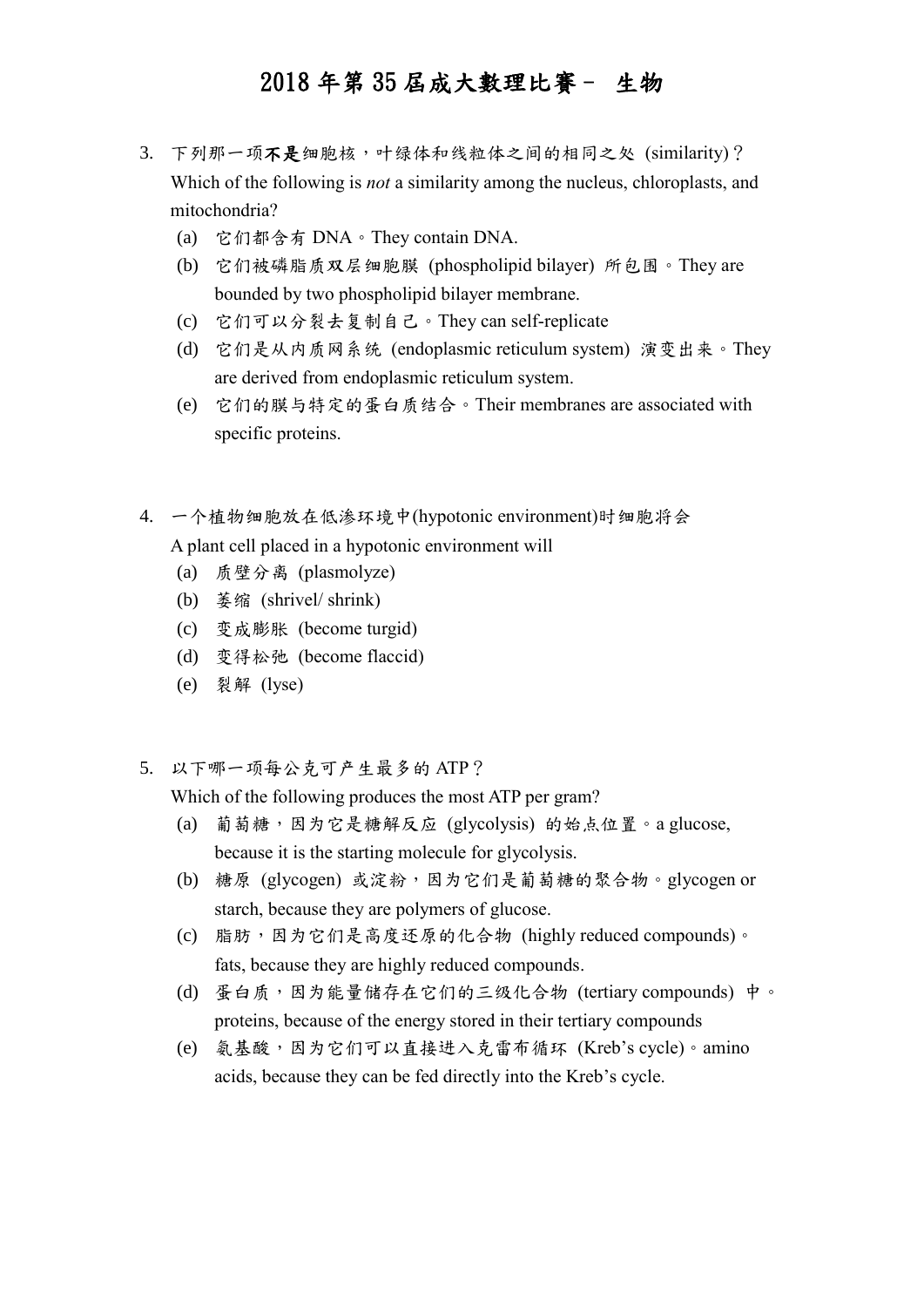- 6. 光合作用是一种氧化还原过程(redox process),在其中 Photosynthesis is a redox process in which
	- (a) 二氧化碳被还原,水被氧化。CO2 is reduced and water is oxidized.
	- (b) NADP<sup>+</sup>被还原,RUBP 被氧化。NADP<sup>+</sup> is reduced and RUBP is oxidized.
	- (c)  $CO_2$ , NADP+和水分都被还原。CO<sub>2</sub>, NADP+, and water are reduced.
	- (d)  $O_2$  扮演氧化剂 (oxidized agent), 水扮演还原剂 (reduced agent)。 $O_2$ acts as an oxidizing agent and water acts as a reducing agent.
	- (e) G3P 被还原并且电子传输链 (electron transport chain) 被氧化。G3P is reduced and the electron transport chain is oxidized.
- 7. 同源染色体

homologous chromosomes

- (a) 有相同的基因序列。have identical genes sequence.
- (b) 在相同基因座 (loci) 上具有相同性状 (traits) 的基因。have genes for the same traits at the same loci.
- (c) 在配子 (gametes) 中发现。are found in gametes.
- (d) 在减数分裂 II (meiosis II) 中分开。separate in meiosis II.
- (e) 具有以上所有特征。have all the above characteristics.
- 8. 如果父母两者都是携带致命隐性基因 (lethal recessive gene) 的携带者,他们 的孩子会遗传和表现这种疾病的概率 (probability) 是 If both parents are carriers of a lethal recessive gene, the probability that their

child will inherit and express the disorder is

- $(a)$   $1/8$
- (b) 1/4
- (c) 1/2
- (d) 1/2 x 1/2 x 1/4, or 1/16
- (e) 2/3 x 2/3 x1/4, or 1/9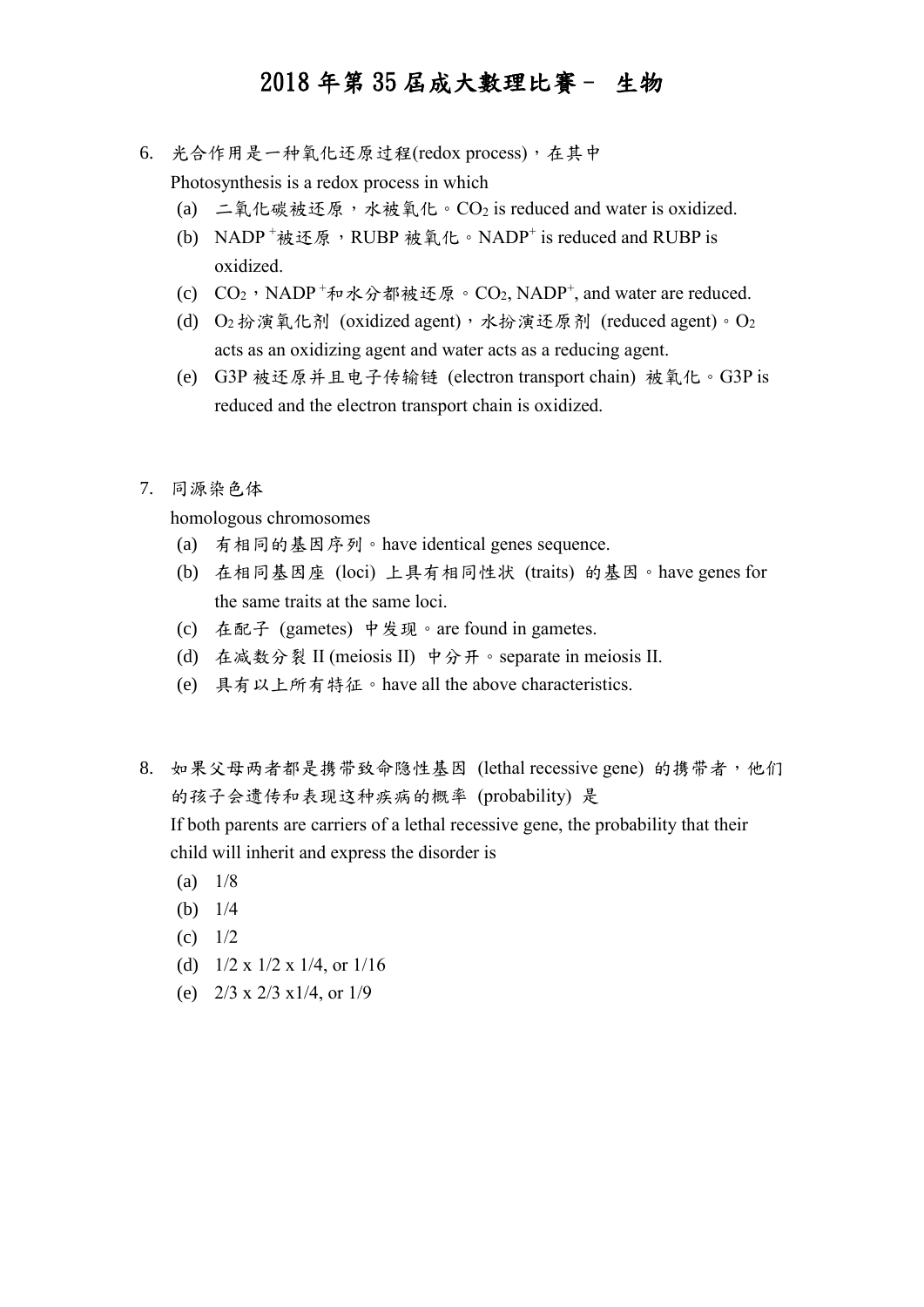9. 一种有机体的 DNA 含有 20%的碱基胸腺嘧啶 (thymine),它的碱基鸟嘌呤 (guanine) 的百分比为何?

The DNA of an organism has thymine as 20% of its bases. What percentage of its bases would be guanine?

- (a)  $20\%$
- (b) 30%
- (c)  $40%$
- (d)  $60%$
- (e) 80%

10. 下列全部都是由 DNA 转录的,除了

All of the following are transcribed from DNA *except*

- (a) exon
- (b) introns
- (c) tRNA
- (d) rRNA
- (e) promoter
- 11. 選擇正確的選項 Choose the CORRECT statement.
	- (a) DNA 只能在細胞核中發現 DNA can only be found in the nucleus of a cell
	- (b) DNA 只能在植物細胞的線粒體中發現 DNA can only be found in mitochondria of a plant cell
	- (c) DNA 可以在植物細胞的細胞核,線粒體和葉綠體中發現 DNA can be found in the nucleus, mitochondria and chloroplast of a plant cell
	- (d) DNA 可以在動物細胞的細胞核,線粒體和液泡中發現 DNA can be found in the nucleus, mitochondria and vacuole of an animal cell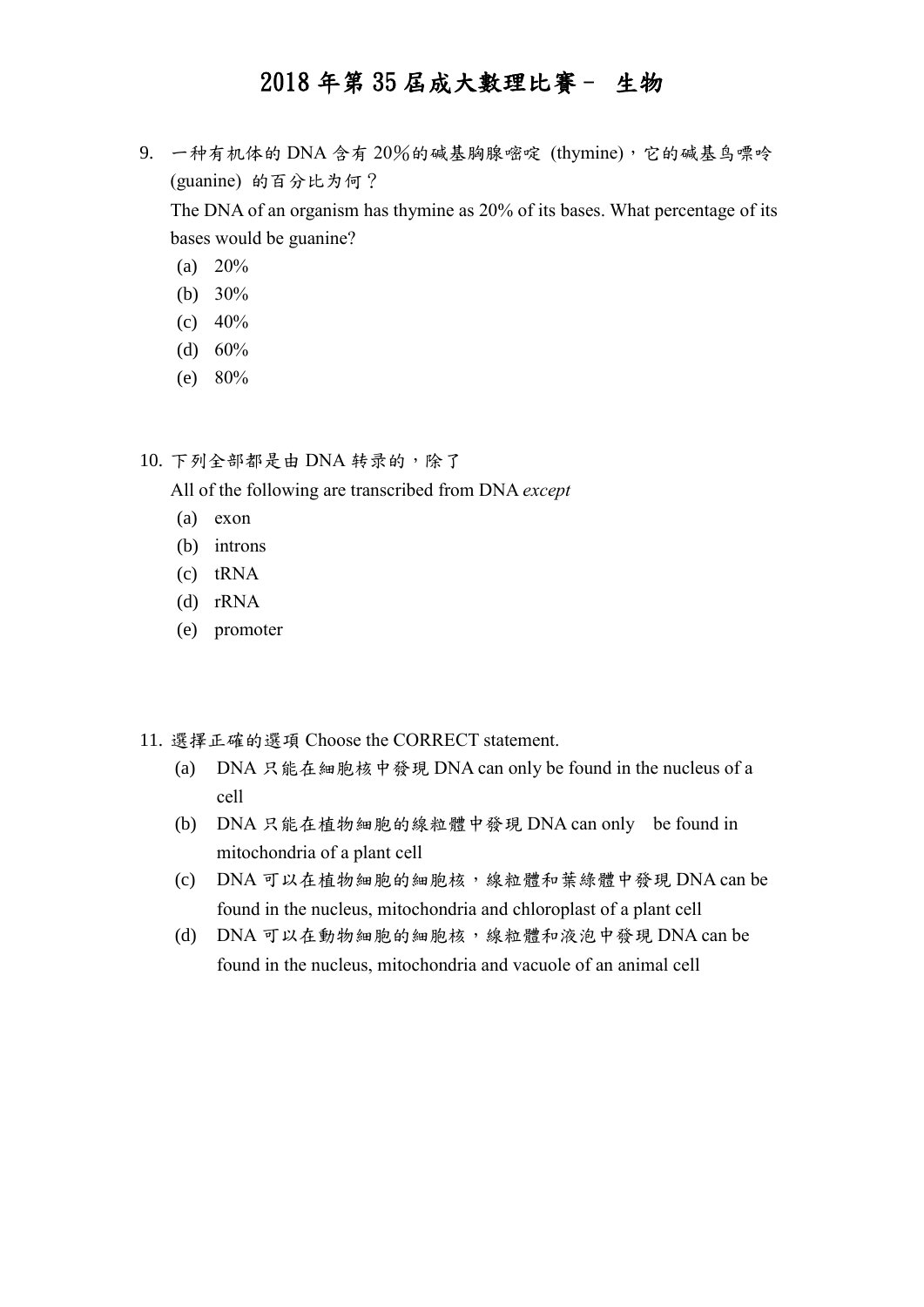12. 什么是基因组学 (genomics)?

What is genomics?

(a) 公共伙伴 (public consortium) 对人类基因组 (human genome) 进行测 序 (sequencing)。

the public consortium effort to sequence the human genome.

- (b) 塞雷拉霰弹枪定序法 (Celera shotgun) 对人类基因组进行测序。 the Celera shotgun approach to sequencing the human genome.
- (c) 全部基因组的测序和系统性的研究 (sequencing and systematic study)。 the sequencing and systematic study of whole genome.
- (d) 利用基因疗法 (gene therapy) 治疗人类疾病。 the use of gene therapy in the treatment of human diseases.
- (e) 使用核苷酸序列 (nucleotide sequence) 来确定由基因组所编码 (encoded) 的所有蛋白质功能。 the use of nucleotide sequences to determine the function of all proteins encoded by a genome
- 13. 自然选择 (natural selection) 的最佳描述是 The best description of natural selection is
	- (a) 适者生存。the survival of the fittest.
	- (b) 为生存而奋斗。the struggle for existence.
	- (c) 成功繁殖最适合环境的族群成员。the reproductive success of the members of a population best adapted to the environment.
	- (d) 在有限自然资源的环境中,过度产生后代。the overproduction of offspring in an environment with limited natural resources.
	- (e) 在族群中,遗传变异 (inheritable variation) 比例的变化。a change in the proportion of inheritable variations within a population.
- 14. 什么原因阻止马和驴杂交而形成一个新物种?

What prevents horses and donkeys from hybridizing to form a new species?

- (a) 降低杂交繁殖力 reduced hybrid fertility.
- (b) 机械隔离 mechanical isolation.
- (c) 配子隔离 gametic isolation.
- (d) 行为隔离 behavioral isolation.
- (e) 以上都不是 None of the above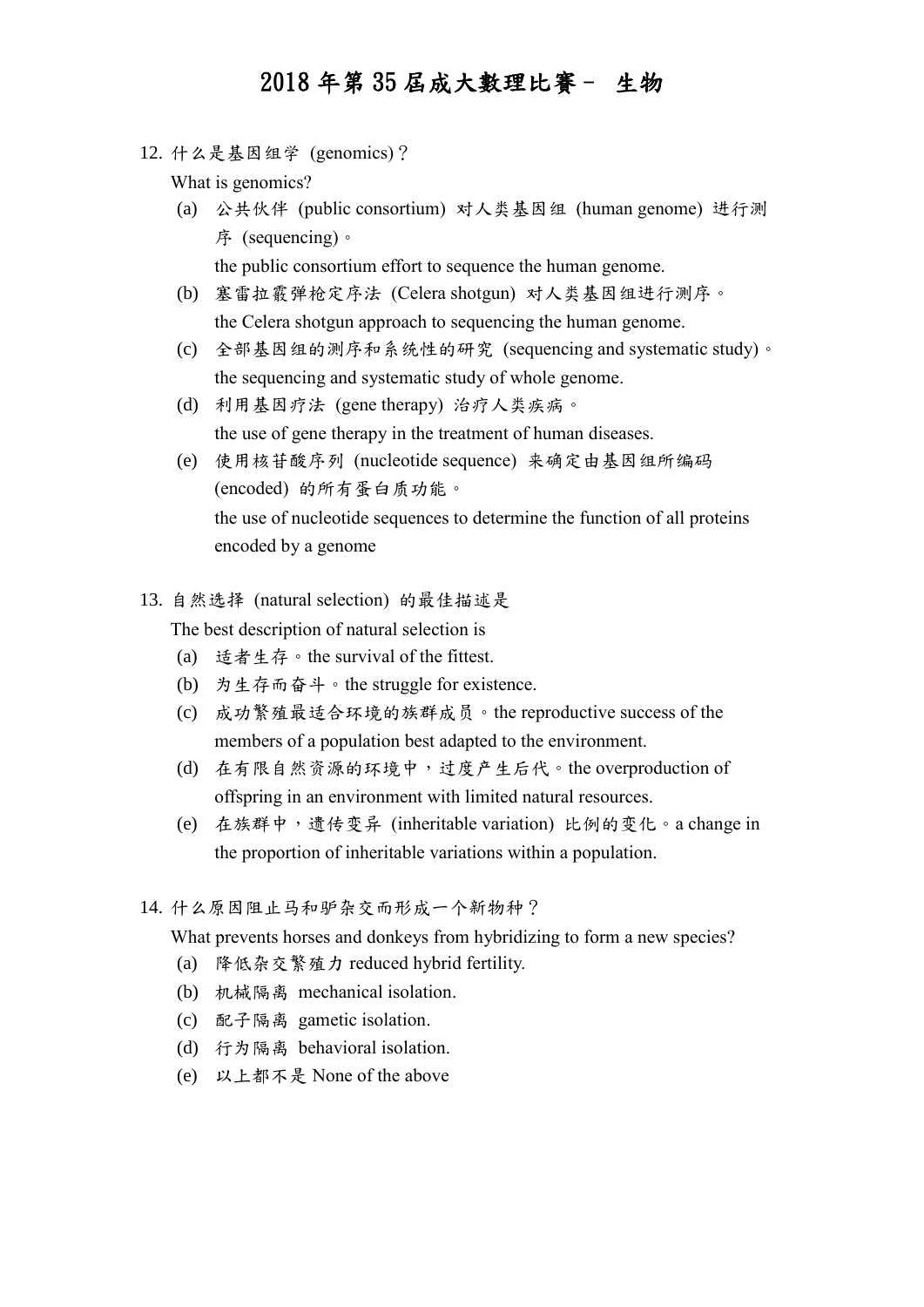15. 真核细胞 (eukaryotic cells) 的第一个化石证据是

The first fossil evidence of eukaryotic cells

- (a) 从 12 亿年前开始。dates from 1.2 billion years ago.
- (b) 出现在深海通风口 (deep-sea vents) 周围的沉积物中。appears in sediments around deep-sea vents.
- (c) 在迭层石 (stromatolites) 中发现。is found in stromatolites.
- (d) 可以追溯到 27 亿年前,氧气开始在大气层中积聚起来。dates from 2.7 billion years ago when oxygen accumulated in the atmosphere.
- (e) 出现在原核生物 (prokaryotes) 在地球上演变 15 亿年后。appears after prokaryotes had been evolving on earth for 1.5 billion years.

16. 真菌 (fungi) 和植物之间的主要差别在于真菌

The major difference between fungi and plants is that fungi

- (a) 的細胞壁主要成份為幾丁質。cell walls are mainly made of chitin
- (b) 没有细胞壁。do not have a cell wall.
- (c) 不是真核生物。are not eukaryotic.
- (d) 是多核性 (multinucleate),但不是多细胞的 (multicellular)。 are multinucleate but not multicellular.
- (e) 利用孢子繁殖。reproduce by spores.
- 17. 下列何种植物细胞在功能成熟 (functional maturity) 时死亡?

Which of the following cells are dead at functional maturity?

- (a) 管胞 tracheids
- (b) 软木细胞 cork cells
- (c) 容器元素 vessel elements
- (d) 厚壁细胞瘤 sclerenchyma cells
- (e) 上述皆是 all of the above
- 18. 种子的组成是

A seed consists of

- (a) 胚胎,种皮和营养供应部份。an embryo, a seed coat and a nutrient supply.
- (b) 一个胚囊。an embryo sac.
- (c) 配子体 (gametophyte) 和营养供应部份。a gametophyte and a nutrient supply.
- (d) 一个变大的卵巢。an enlarged ovary.
- (e) 一个胚珠 an ovule.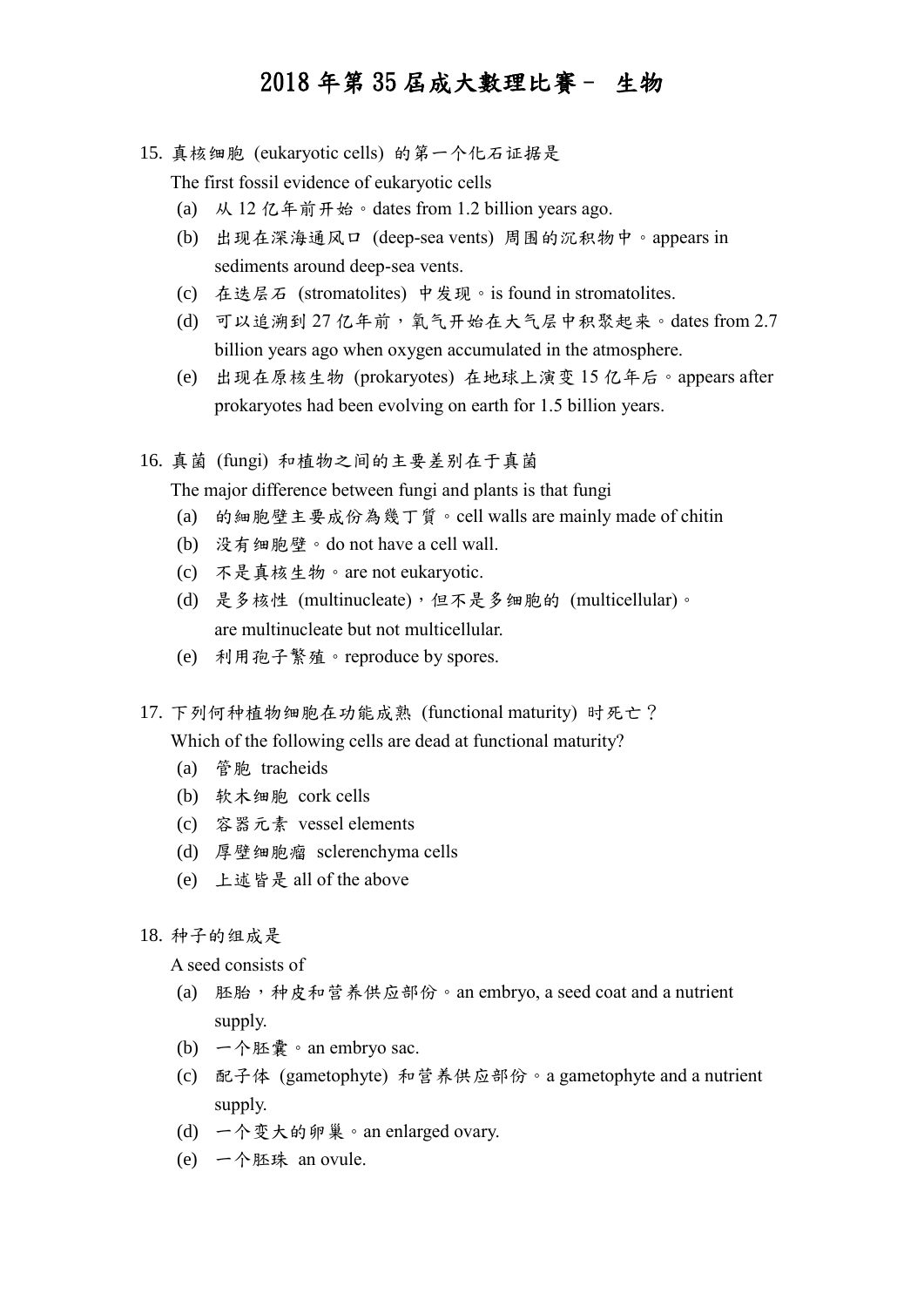19. 下列何种激素会喷洒在大麦种子上以加速酿造啤酒麦芽 (malt) 的发芽 (germination)?

Which of the following hormones would be sprayed on barley seeds to speed germination in the production of malt for making beer?

- (a) 脱落酸 abscisic acid
- (b) 生长素 auxin
- (c) 细胞分裂素 cytokinin
- (d) 乙烯 ethylene
- (e) 赤霉素 gibberellins
- 20. 基础代谢率 (basal metabolic rate) 是

The basal metabolic rate

- (a) 对每个物种都是不变的。is constant for each species.
- (b) 可能会因有机体的性别或体型大小而有多不同。may vary depending on the sex or size of an organism.
- (c) 当一只动物正在运动时,它是最高的。is highest when an animal is actively exercising.
- (d) 低于外温动物 (ectotherms) 的标准代谢率。is lower than the standard metabolic rate for ectotherms.
- (e) 可以从一只动物吃的食物数量来计算。may be measured from the quantity of food eaten by an animal.
- 21. 以下那项陈述是错误的?

Which of the following statements is false?

- (a) 一般人都有足够的脂肪储存几周的卡路里。The average human has enough stored fat to supply calories for several weeks.
- (b) 瘦素 (leptin) 的增加引起食欲和体重的增加。An increase in leptin levels leads to an increase in appetite and weight gain
- (c) 葡萄糖和糖元的转变发生在肝脏中。Conversion of glucose and glycogen takes place in the liver.
- (d) 糖元储藏充足后,无论其原始食物来源为何,过量的卡路里都以脂肪 形式储存。After glycogen stores are filled, excessive calories are stored as fat, regardless of their original food source.
- (e) 在使用蛋白质之前,碳水化合物和脂肪是优先作为燃料。 Carbohydrates and fats are preferentially used in fuel before proteins are used.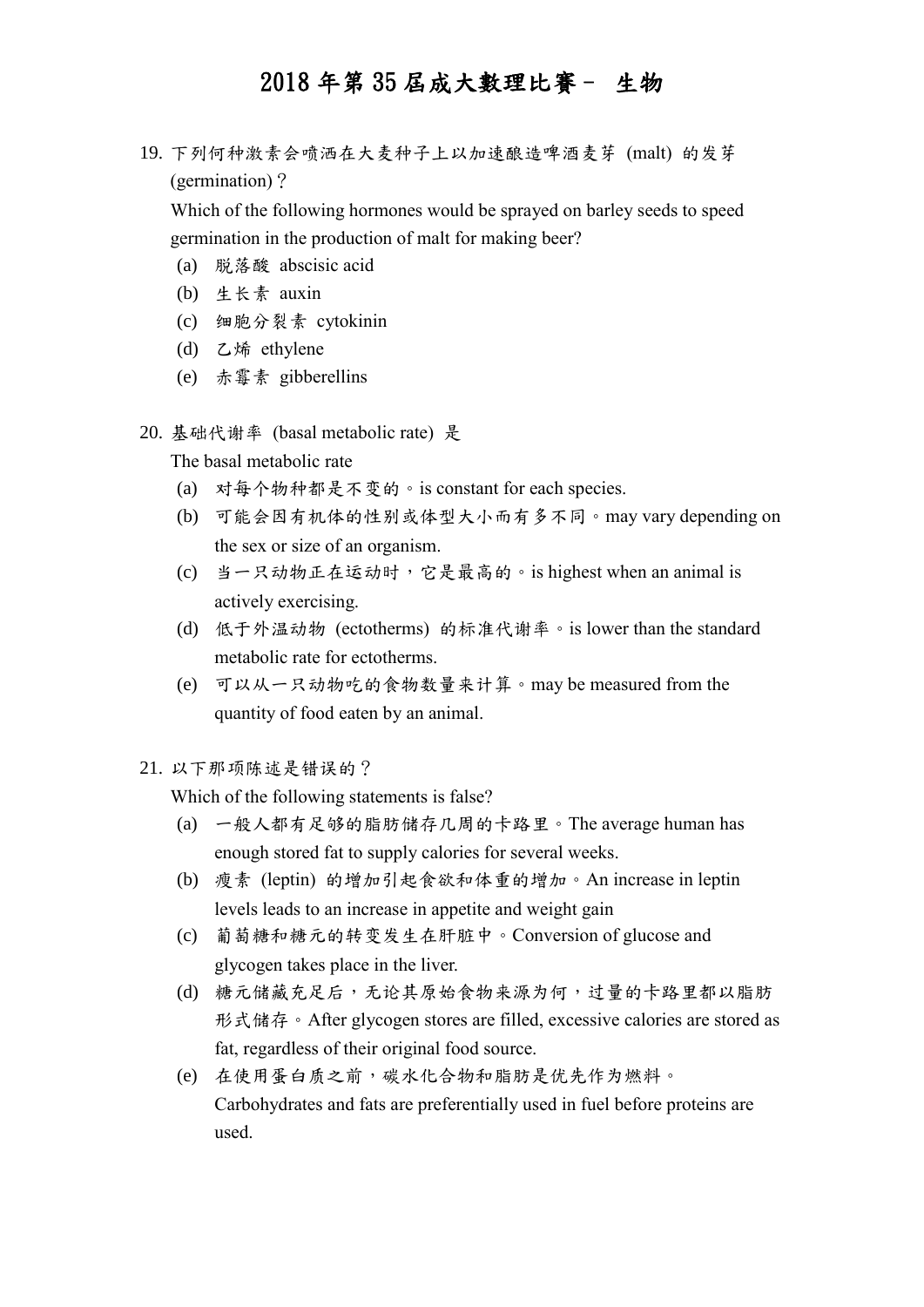22. 动脉和静脉有何不同?

How are arteries and veins different?

- (a) 动脉比静脉有更厚的肌肉和结缔组织层 (connective tissue)。An artery has a thicker muscular and connective tissue layer than a vein.
- (b) 静脉没有瓣膜 (valves) 但动脉有。Veins do not have valves but arteries do.
- (c) 动脉血液压力低于静脉血压。Blood is under lower pressure in arteries than in veins.
- (d) 动脉将血液输送到心脏;静脉将血液送离心脏。Arteries carry blood to the heart; veins carry blood away from the heart.
- (e) 动脉血液含有多量的氧气;血液中的血液总是缺氧。Blood in arteries is oxygen rich; blood in veins is always oxygen poor.
- 23. 以下那项防御对病毒颗粒无效?

Which of the following is *not effective* against viral particles?

- (a) 被感染的细胞所分泌的干扰素 (interferon) 。secretion of interferon by infected cells
- (b) 抗体的中和 (neutralization) 。neutralization by antibodies
- (c) 溶酶体酵素 (lysozyme)。 lysozyme
- (d) 继发免疫反应 a secondary immune response
- (e) 体液免疫 humoral immunity
- 24. 以下那一项不是内温动物 (endotherms) 的描述?

Which of the following is *not* descriptive of endotherms?

- (a) 有维持激烈活动的能力。ability to sustain vigorous activity
- (b) 高效能的循环和气体交换系统。efficient circulatory and gas exchange systems
- (c) 高代谢率和代谢热量 (metabolic heat) 的保留。high metabolic rate and retained metabolic heat
- (d) 高效能量 (energetically efficient) 并比较不昂贵。energetically efficient and relatively inexpensive
- (e) 有解决地面温度变动的能力。ability to deal with terrestrial temperature fluctuation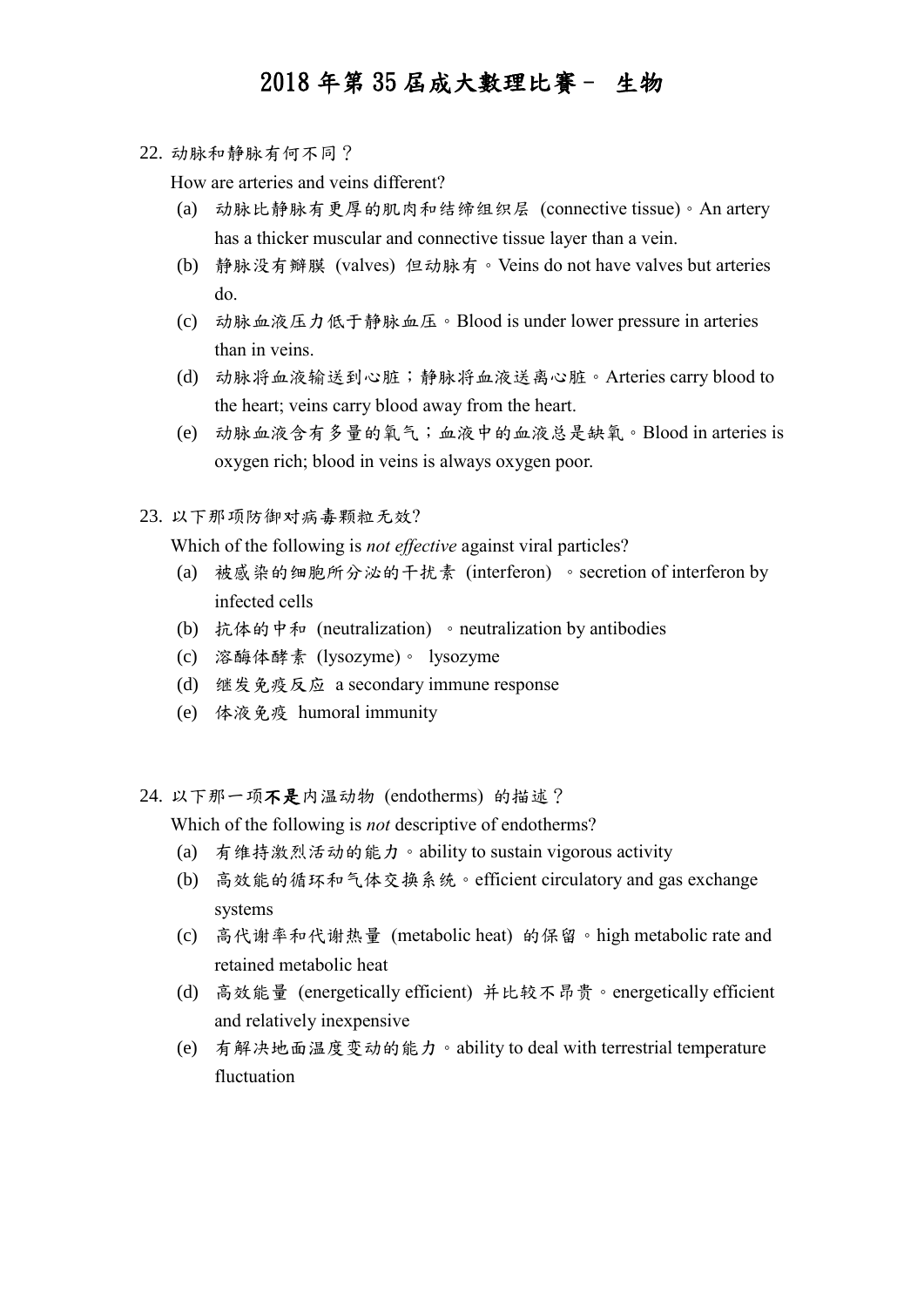25. 下列那一个局部调节剂 (local regulators) 可以扩大疼痛的感觉 (sensation of pain)。

Which of the following local regulators amplifies the sensation of pain.

- (a) 前列腺素 prostaglandins
- (b) 组织胺 histamine
- (c) 生长因子 growth factor
- (d) 白细胞介素 interleukins
- (e) 一氧化氮 nitric oxide
- 26. 当怀孕在第一个三月期 (first trimester) 时,胚胎可产生何种激素来维持怀 孕所必需的?

Which hormone is produced by the embryo during the first trimester and is necessary for maintaining a pregnancy?

- (a) 雌激素 estrogen
- (b) 黄体激素 progesterone
- (c) LH (黄体生成素, luteinizing hormone)
- (d) FSH (促卵泡激素, follicle-stimulating hormone)
- (e) HCG(人类绒毛膜促性腺激素,human chorionic gonadotropin)
- 27. 選擇不正確的選項 Choose the INCORRECT statement.
	- (a) 葉綠體是一種含有葉綠素的質體,其主要作用是進行光合作用 Chloroplast is a type of plastid containing chlorophyll and its main role is to carry out photosynthesis
	- (b) 澱粉體是一種專門用於植物細胞中澱粉儲存的質體 Amyloplast is a type of plastid that is specialized for starch storage in plant cells
	- (c) 在植物細胞的細胞質膜中發現纖維素和半纖維素 Cellulose and hemicellulose are found in the membrane plasma of a plant cell
	- (d) 植物和動物細胞能夠進行細胞呼吸 Plant and animal cells are able to carry out cellular respiration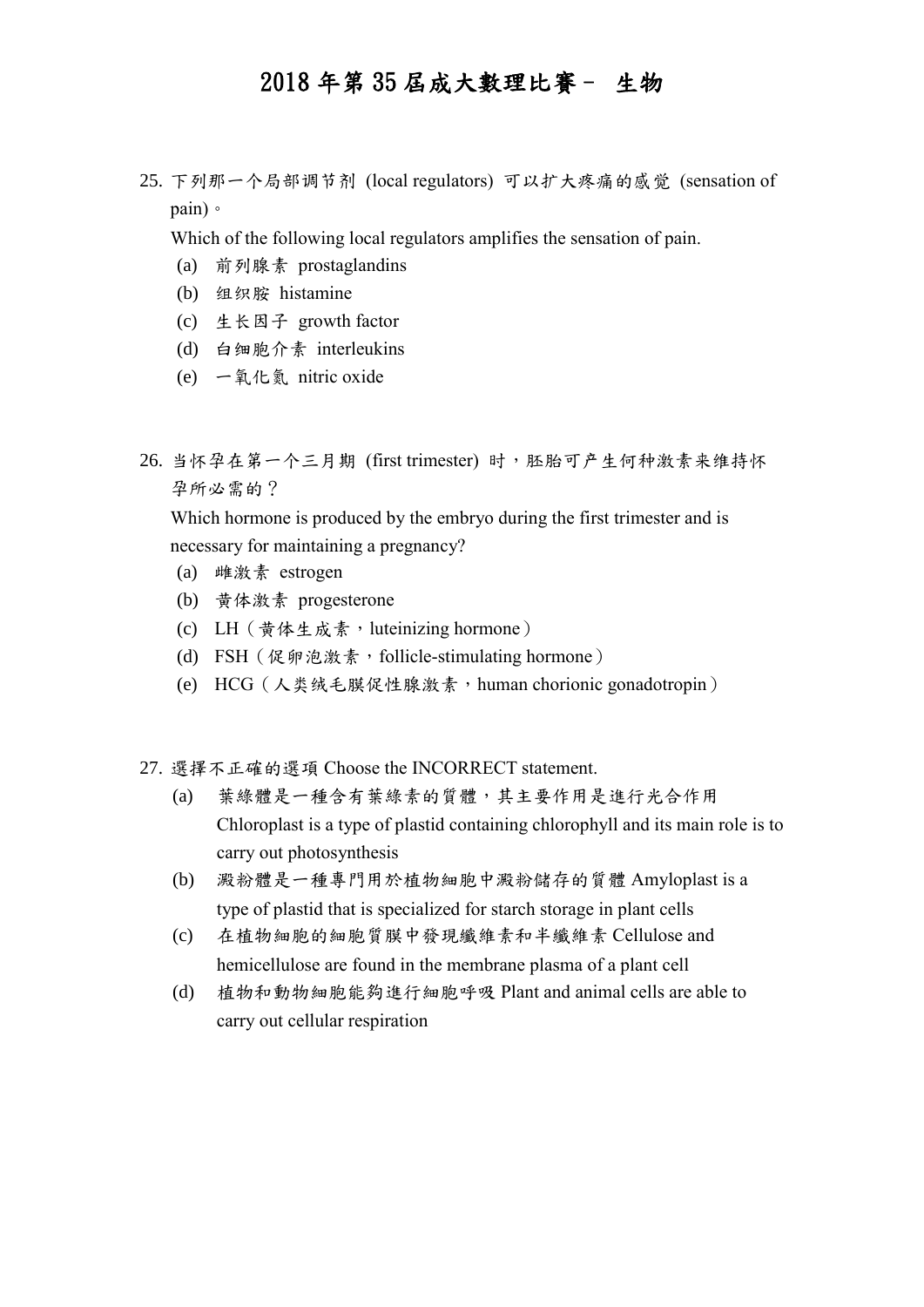28. 一个种羣 (population) 是

A population is

- (a) 在特定环境中所需求的最小个体数(individuals),以维持一个可变的基 因库 (gene pool)。the minimum number of individuals required to maintain a varied gene pool in a given environment
- (b) 能够演化的最小单位。the smallest unit that can evolve
- (c) 在同一的时间中,住在相同地点的同种(species)个体组。a group of individuals of the same species living in the same place at the same time
- (d) 多个羣聚(community)的组合。a collection of communities
- (e) b 与 c 皆对。both b and c
- 29. 下列何者叙述有关出汗 (sweating) 是错误的?

Which of the following statements about sweating is false?

- (a) 水分丧失通常是排汗时所连带的主要问题。Water loss is usually the main problem associated with sweating.
- (b) 我们在排汗时所丧失的主要离子是钠和氯离子。The main ions we lose in sweat are sodium and chloride.
- (c) 汗水比其它身体的体液更加稀释。Sweat is much more dilute than other body fluids.
- (d) 在丧失水分前时,排汗所引起的离子丧失己经是一个问题了。Ion losses associated with sweating become a problem before water losses.
- (e) 人类甚至在一个非常冷的日子中能排汗。People can sweat even on a very cold day.
- 30. 温室效应(greenhouse effect)

Greenhouse effect

- (a) 被光合作用所抵消,因它将二氧化碳从大气中 (atmosphere) 除掉。is counteracted by photosynthesis, which removes carbon dioxide from the atmosphere
- (b) 因光合作用而变得更糟,因它增加大气中的二氧化碳。is made worse by photosynthesis, which adds carbon dioxide to the atmosphere
- (c) 因燃烧化石燃料(fossil fuels)而变得更糟,因它将氧气从大气中除掉。 is made worse by burning of fossil fuels, which removes oxygen from the atmosphere
- $(d)$  因燃烧木头而改善,因为会增加大气中的二氧化碳。is improved by the burning of wood, because this adds carbon dioxide to the atmosphere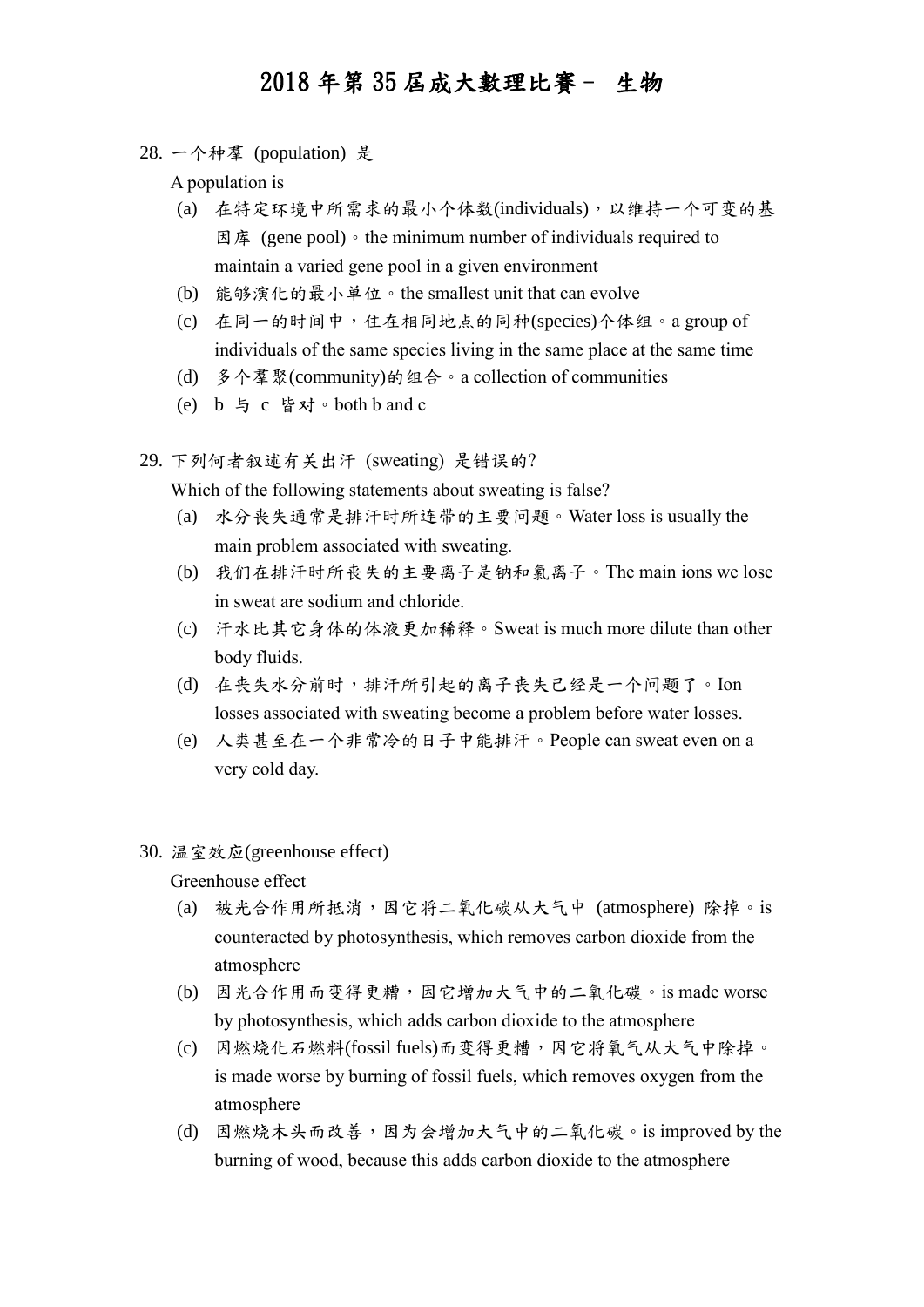- (e) 因增加大气中的二氧化碳而改善,因为二氧化碳能从地球表面移除多 余的热量,并将热量反射回太空中。is improved by the addition of carbon dioxide to the atmosphere, since carbon dioxide removes excess heat from the earth's surface and reflects it back into space
- 31. 某 DNA 之三联体密码 (triplet of bases) 顺序为 AAA, 与其相对 mRNA 结 合之 tRNA 反密码子 (anticodon) 为何?

A particular triplet of bases in the coding sequence of DNA is AAA. The anticodon on the tRNA that binds the mRNA codon is

- (a) TTT
- (b) UUA
- (c) UUU
- (d) AAA
- (e) UAA 或 TAA,依据其第一碱基之摆动 (wobble)决定。either UAA or TAA, depending on first base wobble
- 32. 这是描述什么的结构组织?"一块肌肉组织本身可以拉平和放松,以改变 胸部的压力,使呼吸作用发生。"

What structure is described here? *"A sheet of muscular tissue that flattens and relaxes to alter the pressure in the thorax, allowing breathing to occur."*

- (a) 肋间肌 Intercostal muscle
- (b) 腹部 Abdomen
- (c) 胸膜 Pleural membrane
- (d) 横隔膜 Diaphragm
- (e) 胸部 Thorax

#### 33. 在 2 型糖尿病中

In type 2 diabetes

- (a) 胰岛素仍然产生,但细胞中的目标组织(目标组织中的细胞??)不再反 应,因此血糖水平不会降低。Insulin is still produced, but cells in the target tissues no longer respond, so blood glucose levels is not brought down
- (b) 朗格汉斯胰岛(islets of Langerhans) 中的 α 细胞不再能够产生胰高血糖 素(glucagon),因此血糖水平波动很大 The alpha cells in the islets of Langerhans are no longer able to produce glucagon, so blood glucose levels fluctuates wildly
- (c) 肌肉无法分解糖原,导致疲劳无力和肌肉萎缩。Muscles are unable to